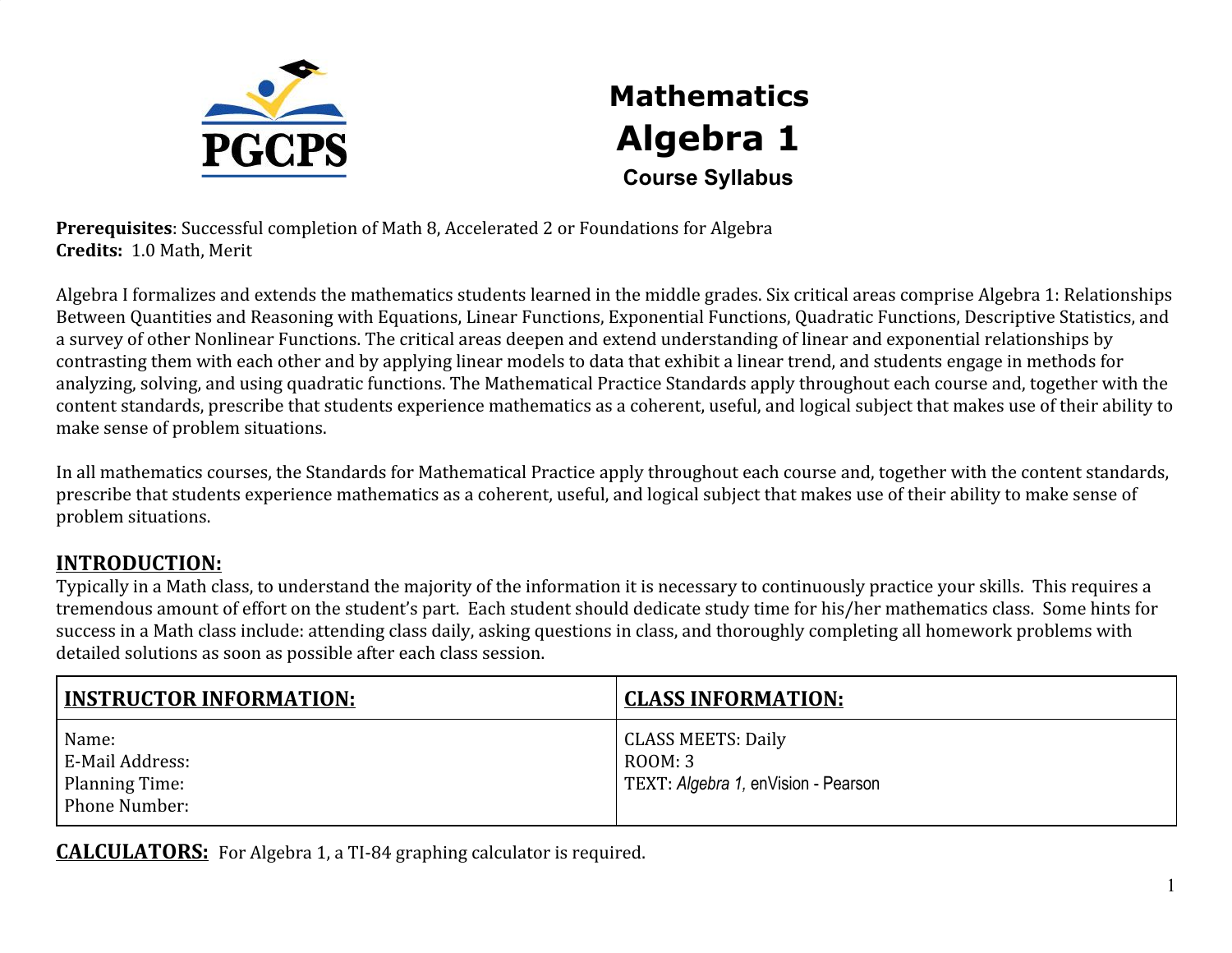### **High School Mathematics**

The goal of grading and reporting is to provide the students with feedback that reflects their progress towards the mastery of the content standards found in the Algebra 1 Curriculum Framework Progress Guide.

| This includes all work completed in the classroom setting, including:<br><b>Group Participation</b>                                                                                                                                                                                                                                                                     |                                                                                                                                         |
|-------------------------------------------------------------------------------------------------------------------------------------------------------------------------------------------------------------------------------------------------------------------------------------------------------------------------------------------------------------------------|-----------------------------------------------------------------------------------------------------------------------------------------|
| Warm-ups<br>Vocabulary<br>Written responses<br>Journals/Portfolios<br>$\bullet$<br>Group discussions<br>Active participation in math projects<br>Assignments students complete via online resources<br>$\bullet$<br>Completion of assignments                                                                                                                           | 35%                                                                                                                                     |
| This includes all work completed outside the classroom to be graded on its completion and student's preparation for class (materials,<br>supplies, etc.) Assignments can include, but are not limited to:<br>Assignments students complete via online resources<br>$\bullet$<br><b>Performance Tasks</b><br>Journals/Portfolios<br>$\bullet$<br>Other Tasks as assigned | 25%                                                                                                                                     |
| This category entails both traditional and alternative methods of assessing student learning:<br>Group discussions<br>$\bullet$<br>Performance Tasks<br><b>Problem Based Assessments</b><br>Exams<br>Quizzes<br>Portfolios<br>Research/Unit Projects<br><b>Oral Presentations</b><br>Surveys                                                                            | 40%                                                                                                                                     |
|                                                                                                                                                                                                                                                                                                                                                                         | Notebooks<br>An instructional rubric should be created to outline the criteria for success and scoring for each alternative assessment. |

#### **Your grade will be determined using the following scale:**

| 90% - 100% - A | $60\% - 69\% - D$   | Student's Name                         |
|----------------|---------------------|----------------------------------------|
| 80% - 89% - B  | 59% and below - $E$ | Parent's/Guardian's Signature          |
| 70% - 79% - C  |                     | Teacher - Mrs. Carolyn Bennett<br>Date |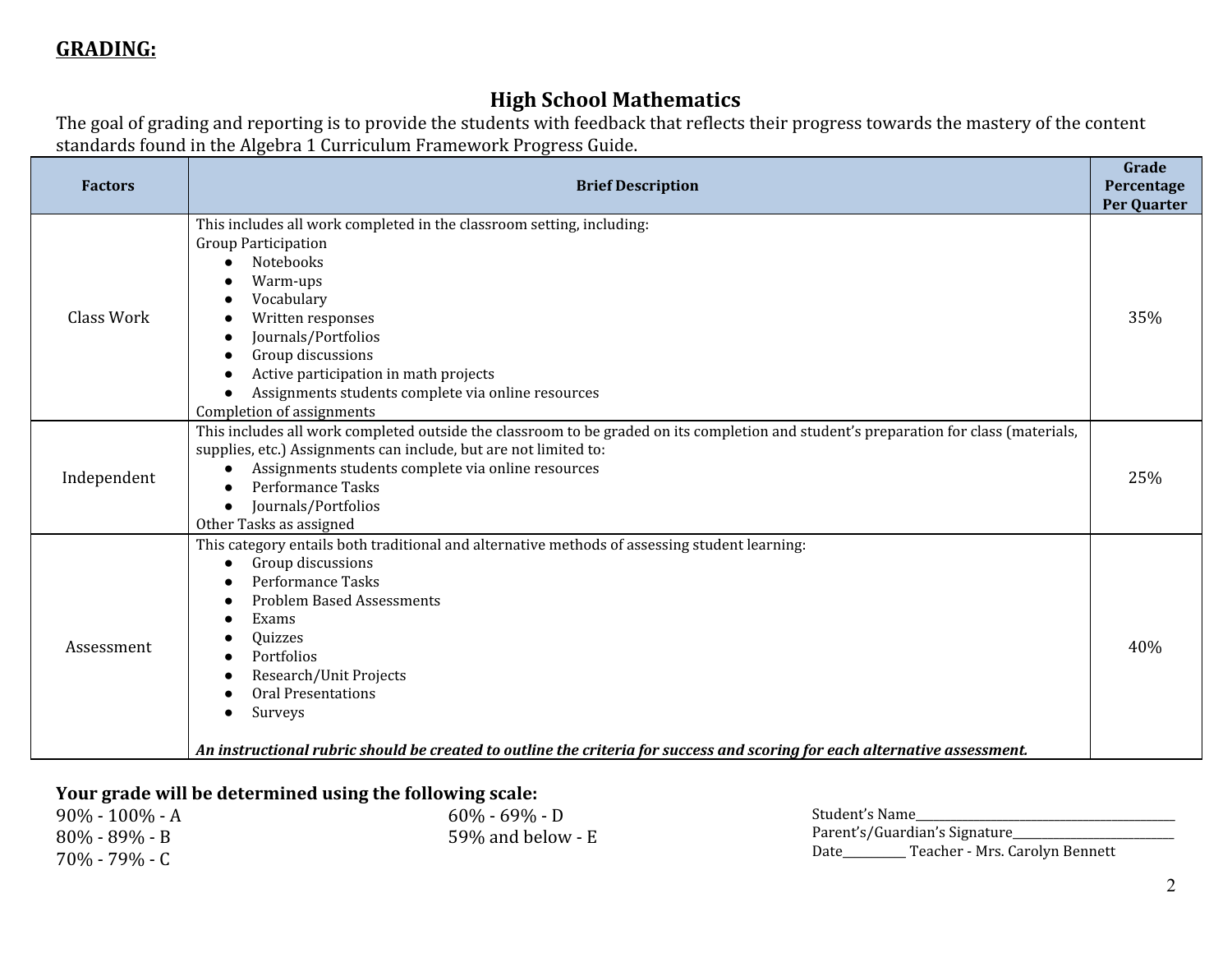# **Algebra 1**

**Course Sequence**

| Concept                                                                                | <b>Standards</b>                                     |  |
|----------------------------------------------------------------------------------------|------------------------------------------------------|--|
| <b>Unit 1: Linear Equations and Functions</b>                                          |                                                      |  |
| Creating Equivalent Linear Expressions and Interpreting Their Structure                | A.SSE.1a, A.SSE.1b, A.SSE.2                          |  |
| Creating and Using Linear Equations and Inequalities in One Variable to Solve Problems | A.CED.1, A.CED.4, A.REI.1, A.REI.3, 8.EE.7a,         |  |
|                                                                                        | 8.EE.7b                                              |  |
| Understanding, Identifying, and Applying Functions and Function Notation               | F.IF.1, F.IF.2                                       |  |
| Recognizing Arithmetic Sequences as Linear Functions                                   | FLE.2, F.IF.3                                        |  |
| Calculating and Identifying Average Rate of Change for Linear Functions                | F.IF.6, F.LE.1a, F.LE.1b                             |  |
| Creating, Graphing, and Interpreting Linear Functions                                  | A.CED.2, A.REI.10, F.BF.1a, F.IF.4, F.IF.5, F.IF.7a, |  |
|                                                                                        | F.LE.1a, F.LE.1b, F.LE.2, F.LE.5                     |  |
| Identifying the Effects of Transforming Linear Functions                               | F.BF.3                                               |  |
| <b>Fitting Linear Functions to Bivariate Data</b>                                      | S.ID.6a, S.ID.6b, S.ID.6c, S.ID.7, S.ID.8, S.ID.9,   |  |
|                                                                                        | 8.SP.1, 8.SP.2, 8.SP.3, 8.SP.4                       |  |
| Comparing the Properties of Linear Functions                                           | F.IF.9                                               |  |
| Creating and Solving Systems of Linear Equations                                       | A.REI.5, A.REI.6, A.REI.11, A.CED.3, 8.EE.8a,        |  |
|                                                                                        | 8.EE.8b, 8.EE.8c                                     |  |
| Creating and Graphing Systems of Linear Inequalities                                   | A.REI.12, A.CED.3                                    |  |
| Creating Equivalent Linear Expressions and Interpreting Their Structure                | A.SSE.1a, A.SSE.1b, A.SSE.2                          |  |
| <b>Unit 2: Exponential Equations and Functions</b>                                     |                                                      |  |
| Creating Equivalent Expressions Using Exponents and Interpreting Their Structure       | A.SSE.1a, A.SSE.1b, A.SSE.2, A.SSE3c, 8.EE.1,        |  |
|                                                                                        | 8.EE.3, 8.EE.4                                       |  |
| Creating and Using Exponential Equations in One Variable to Solve Problems             | A.CED.1, F.IF.2                                      |  |
| Recognizing Geometric Sequences as Exponential Functions                               | F.LE.2, F.IF.3                                       |  |
| Calculating and Identifying Average Rate of Change for Exponential Functions           | F.IF.6, F.LE.1a, F.LE.1c                             |  |
| Creating, Graphing, and Interpreting Exponential Functions                             | A.CED.2, A.REI.10, F.BF.1a, F.IF.2, F.IF.4, F.IF.5,  |  |
|                                                                                        | F.LE.1a, F.LE.1c, F.LE.2, F.LE.5                     |  |
| <b>Fitting Exponential Functions to Bivariate Data</b>                                 | S.ID.6a, S.ID.6b                                     |  |
| Comparing the Properties of Functions                                                  | F.IF.9                                               |  |
| Solving Equations and Simultaneous Equations Using Intersection Points                 | <b>A.REI.11</b>                                      |  |
| <b>Unit 3: Quadratic Equations and Functions</b>                                       |                                                      |  |
| Performing and Understanding Operations on Rational and Irrational Numbers             | N.RN.3                                               |  |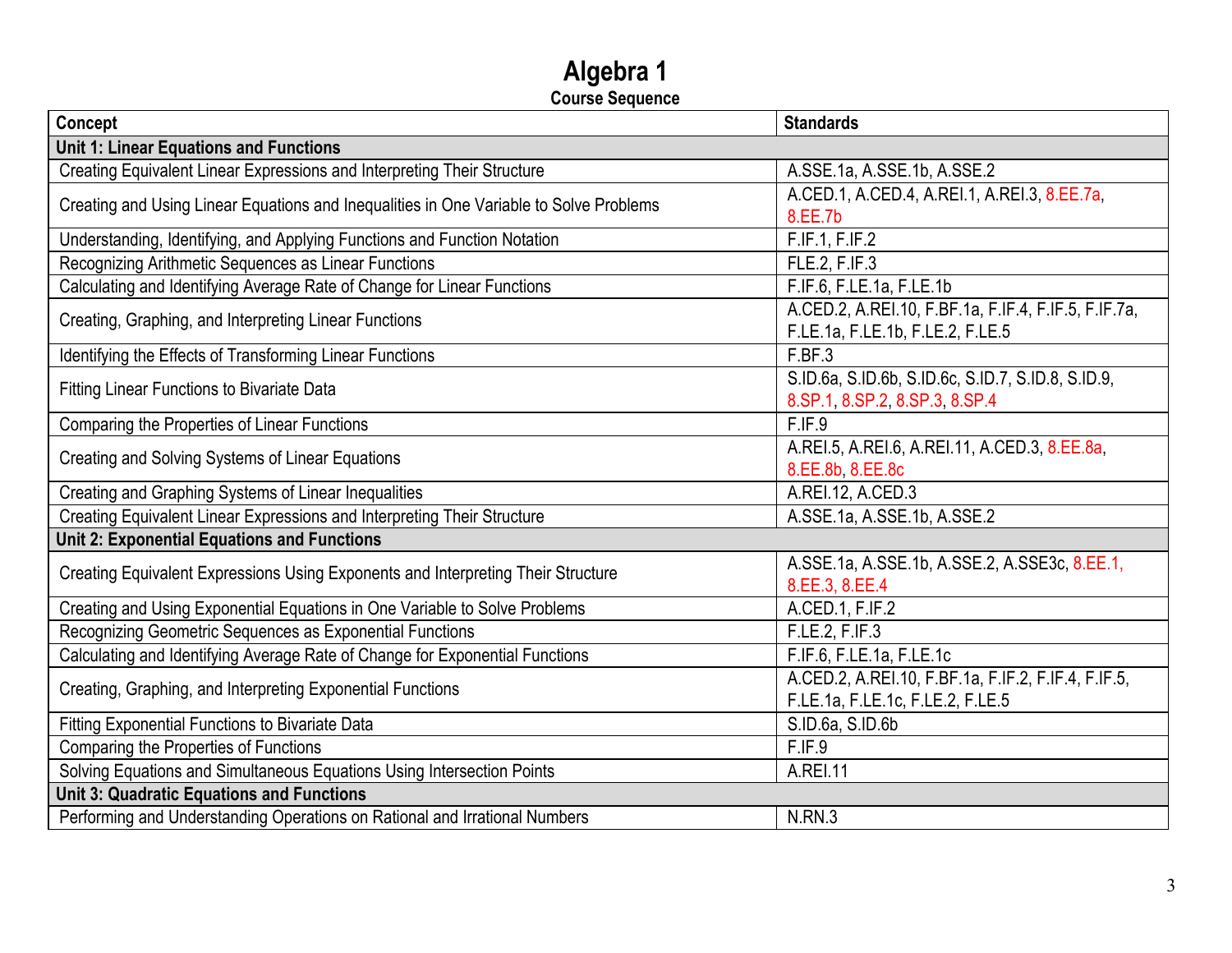| Creating Equivalent Polynomial Expressions and Interpreting Their Structure | A.APR.1, A.SSE.1a, A.SSE.1b, A.SSE.2, A.SSE.3a,<br>A.SSE.3b                      |  |  |
|-----------------------------------------------------------------------------|----------------------------------------------------------------------------------|--|--|
| Creating and Using Quadratic Equations in One Variable to Solve Problems    | A.CED.1, A.CED.4, A.REI.1, A.REI.4a, A.REI.4b,<br>8.G.9                          |  |  |
| Calculating Average Rate of Change for Quadratic Functions                  | F.IF.6, F.LE.3                                                                   |  |  |
| Creating, Graphing, and Interpreting Quadratic Functions                    | A.APR.3, A.CED.2, A.REI.10, F.BF.1a, F.IF.2, F.IF.4,<br>F.IF.5, F.IF.7a, F.IF.8a |  |  |
| Identifying the Effects of Transforming Quadratic Functions                 | F.BF.3                                                                           |  |  |
| <b>Fitting Quadratic Functions to Bivariate Data</b>                        | S.ID.6a, S.ID.6b                                                                 |  |  |
| Comparing the Properties of Functions                                       | F.IF.9                                                                           |  |  |
| Solving Equations and Simultaneous Equations Using Intersection Points      | A.REI.11                                                                         |  |  |
| Performing and Understanding Operations on Rational and Irrational Numbers  | N.RN.3                                                                           |  |  |
| <b>Unit 4: Special Nonlinear Functions</b>                                  |                                                                                  |  |  |
| Graphing and Interpreting Absolute Value Functions                          | F.IF.2, F.IF.4, F.IF.5, F.IF.7b                                                  |  |  |
| Graphing and Interpreting Piecewise Functions and Step Functions            | F.IF.2, F.IF.4, F.IF.5, F.IF.7b                                                  |  |  |
| Graphing and Interpreting Square Root and Cubed Root Functions              | F.IF.2, F.IF.4, F.IF.5, F.IF.7b                                                  |  |  |
| Comparing the Properties of Functions                                       | F.IF.9                                                                           |  |  |
| Solving Equations and Simultaneous Equations Using Intersection Points      | A.REI.11                                                                         |  |  |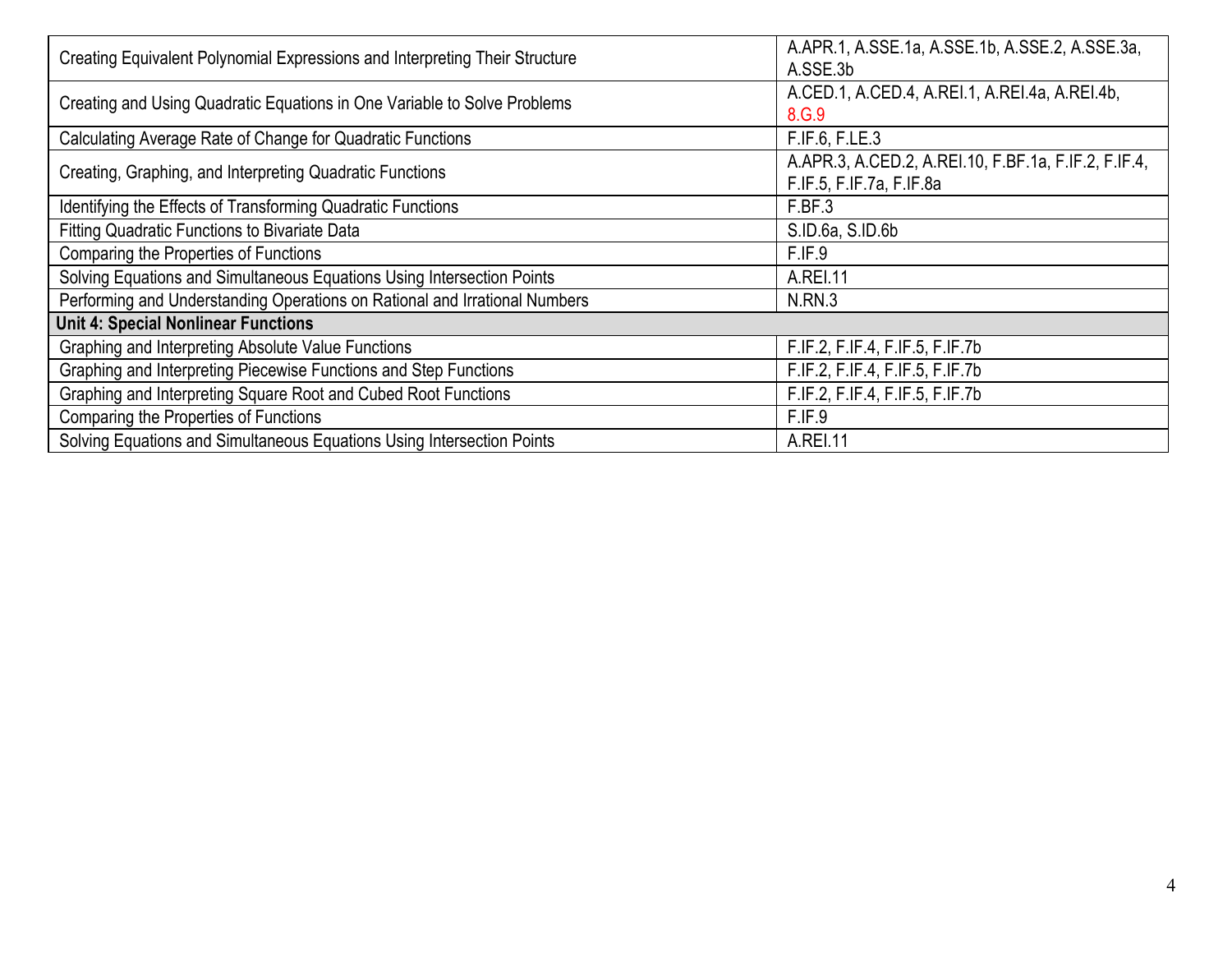| <b>Standards for Mathematical Practice</b>                             | <b>Student Friendly Language</b>                                                                                       |
|------------------------------------------------------------------------|------------------------------------------------------------------------------------------------------------------------|
| 1. Make sense of problems and persevere in solving<br>them.            | I can try many times to understand and solve a math<br>problem.                                                        |
| 2. Reason abstractly and quantitatively.                               | I can think about the math problem in my head, first.                                                                  |
| 3. Construct viable arguments and critique the<br>reasoning of others. | I can make a plan, called a strategy, to solve the<br>$\bullet$<br>problem and discuss other students' strategies too. |
| 4. Model with mathematics.                                             | I can use math symbols and numbers to solve the<br>problem.                                                            |
| 5. Use appropriate tools strategically.                                | I can use math tools, pictures, drawings, and objects to<br>solve the problem.                                         |
| 6. Attend to precision.                                                | I can check to see if my strategy and calculations are<br>$\bullet$<br>correct.                                        |
| 7. Look for and make use of structure.                                 | I can use what I already know about math to solve the<br>problem.                                                      |
| 8. Look for and express regularity in repeated<br>reasoning.           | I can use a strategy that I used to solve another math<br>$\bullet$<br>problem.                                        |